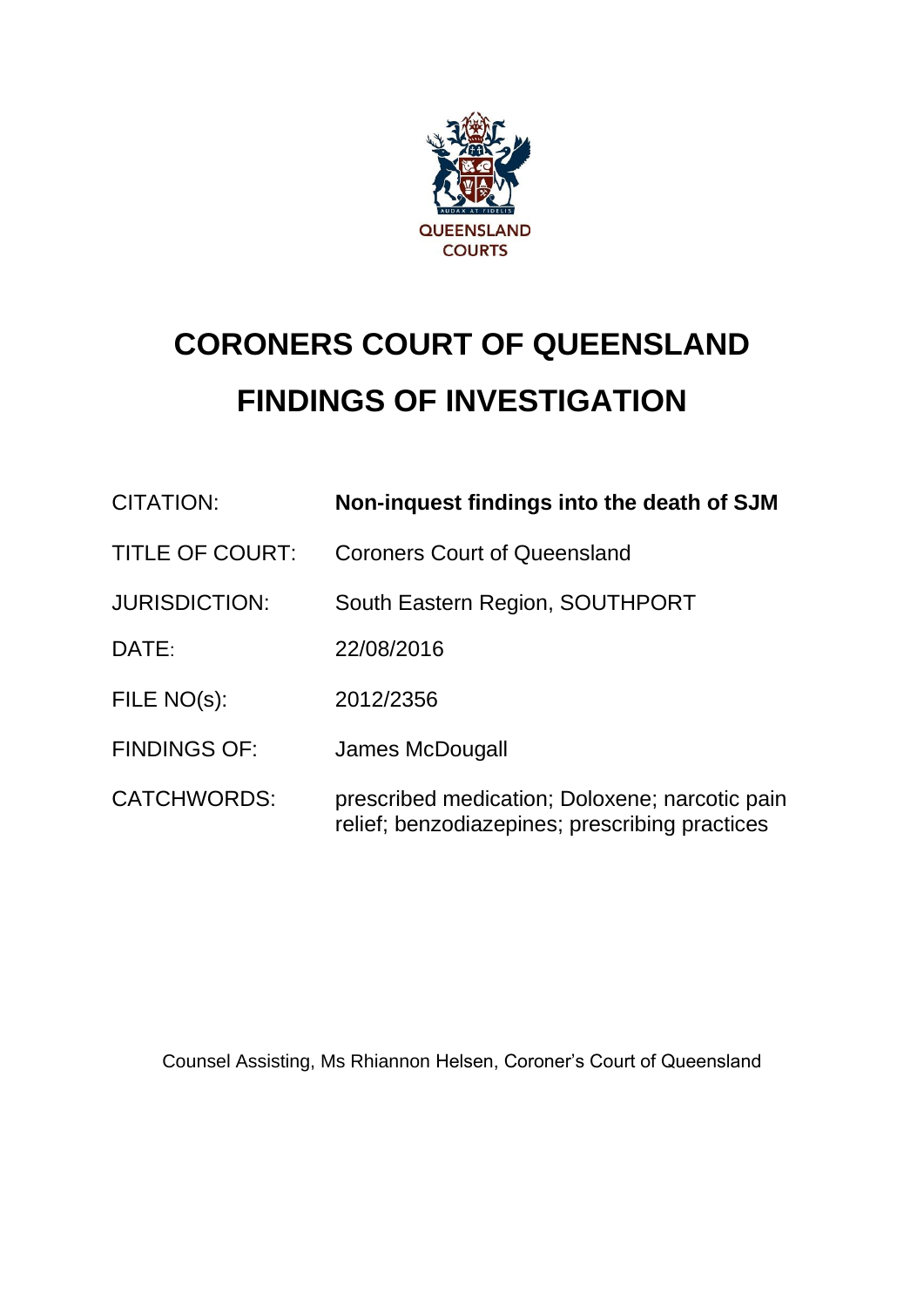# **Background**

SJM was 57 years of age and resided with his wife at Bundall. He had a history of alcohol abuse, depression, type 2 diabetes, gout, insomnia and anxiety related issues for which he was being treated with a number of different medications by his long-time general practitioner, Dr JB. Dr JB and SJM were also friends.

In the days prior to his death, SJM had been suffering from the flu and had a fever. He appeared to be on the mend, however, on the evening prior to his death he suffered from a bout of diarrhoea.

On 8 July 2012, whilst having his breakfast with a houseguest, SJM became drowsy and started to slur his words. He woke his wife up at some time before 7:45 am, and appeared to be confused. She sent him back to bed as she thought he was too sick to be wondering around. His wife subsequently went out returning to the residence shortly before 9:00 am. She checked on SJM at around 10:00 am, at which time he appeared to be sleeping. When she checked on him again at midday, he was not breathing. The Queensland Ambulance Service ('QAS') were called and she commenced cardiopulmonary resuscitation. Despite further resuscitation efforts by QAS paramedics, SJM was unable to be revived and was pronounced deceased at 12:30 pm.

A number of different medications were subsequently located at SJM's residence and in his vehicle. These included Doloxene, a narcotic pain reliever and Alprazolam and Temazepam, which are benzodiazepines used to treat anxiety and sleeping issues.

All of the medications located were prescribed by Dr JB, with some dating back to 2009. Several packets, however, were dated 21 June 2012, some 17 days prior to SJM's death.

#### **Autopsy examination**

An autopsy was performed by Pathologist, Dr Dianne Little on 10 July 2012. A number of histology and toxicology tests were performed.

Toxicological testing of samples taken at autopsy detected the analgesic drug propoxyphene (Doloxene) at a blood level of 3.1 mg/kg, which is within the reported fatal range of 1-17 mg/kg. Dr Little notes that although this drug may go through post-mortem distribution, during which the blood levels may become falsely elevated after death due to leaching of the drug into the blood from other tissues, this problem is less pronounced with peripheral blood samples (as with the femoral vein blood taken in this case) than with samples of blood from the heart. The level of propoxyphene in the liver was 34 mg/kg, which is within the reported fatal range of 7.3-119 mg/kg and supports the diagnosis of a fatal level of propoxyphene. The toxic effects of propoxyphene include coma, convulsions, respiratory depression, low blood pressure and cardiac arrhythmias.

Toxicological analysis also detected the presence of Alprazolam at a blood level of 0.15 mg/kg, which is at the lower end of the reported fatal range of 0.12-2.1 mg/kg. The level of Alprazolam in the liver was 0.5 mg/kg, which is well below the reported fatal range of 2.4-9.2 mg/kg. Temazepam was also detected at a blood level within the reported therapeutic range.

Upon internal examination, the heart was found to be enlarged and dilated, with minimal degenerative disease in the main coronary arteries. Degenerative change was observed in the small artery branches within the heart muscle, a phenomenon that can be seen in diabetic patients. It was noted that the presence of this heart disease would have put SJM at an increased risk of developing fatal complications of the aforementioned drugs toxic effects.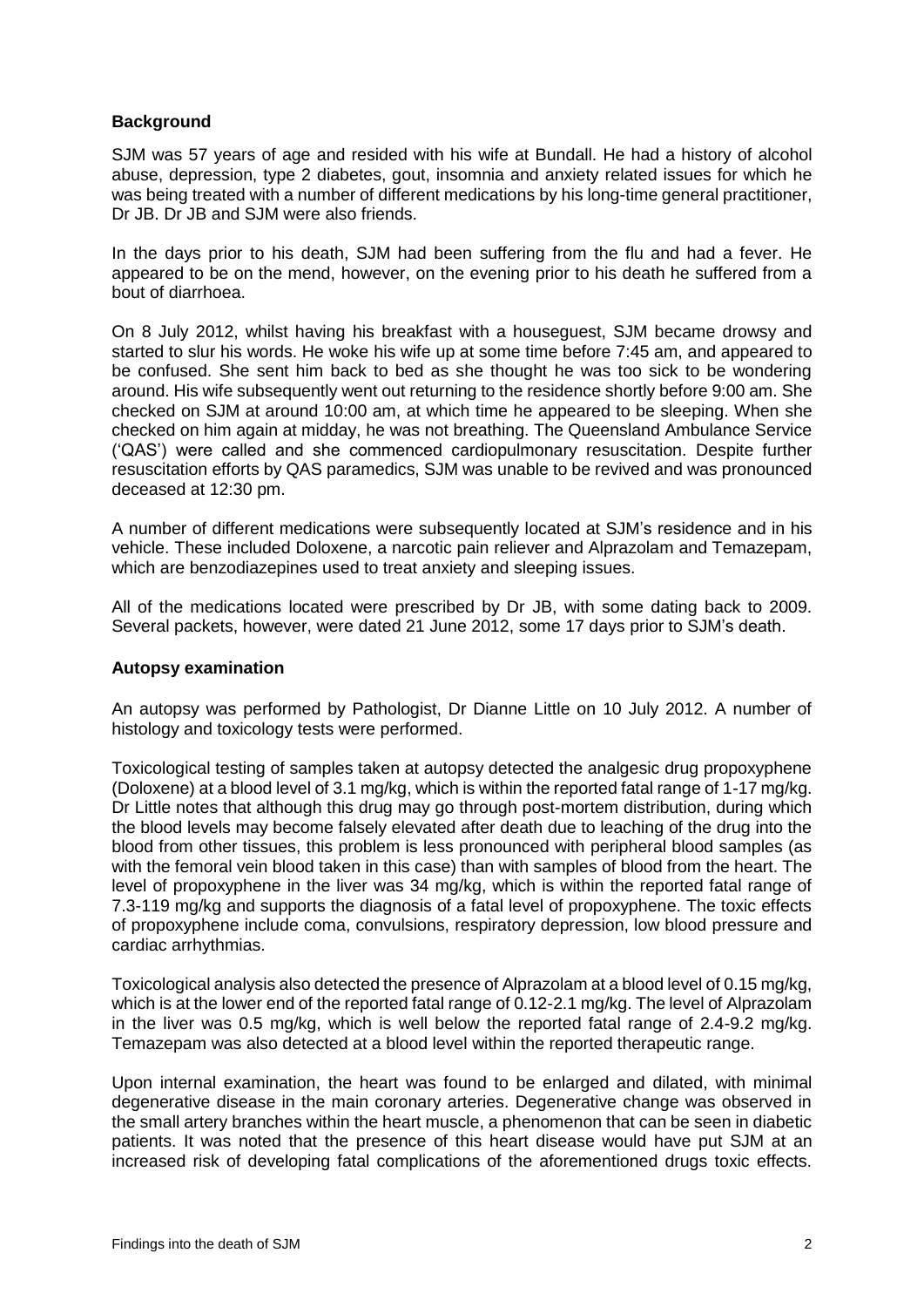Inflammation of the air passages was also found with a positive PCR for Influenza A. Dr Little expressed the view that this respiratory infection is unlikely to have played a significant role in the cause of SJM's death.

The cause of SJM's death was found to be mixed drug toxicity, with the predominant drug being propoxyphene.

# **Statement of General Practitioner, Dr JB**

In a statement provided by Dr JB for the purpose of this coronial investigation, he notes that his last consultation with SJM was on 21 June 2012. He asserts that the medical conditions for which he was providing treatment to SJM at the time of his death, were as follows:

- Chronic lower back pain associated with degenerative disc disease;
- Type 2 diabetes;
- High Cholesterol;
- Hepatitis C with minimal abnormality of liver function tests; and
- Insomnia and 'stress' related to financial and business worries.

Dr JB states that SJM had given up regular drinking 'a long time ago'.

At the time of his death, SJM's was being prescribed:

- Galvument 50 mg/1000 mg twice a day for Type 2 diabetes;
- Crestor 20 mg 1 daily for Hypercholesterolemia;
- Doloxene 100 mg 1 capsule 4 times a day (max of 6) for back pain; and
- Temaze 10 mg 2 tablets at night for insomnia.

According to Dr JB, his reasons for prescribing Doloxene to SJM are as follows:

- SJM was familiar with this medication.
- It controlled his back pain and was considered a safe alternative to other medication.
- Other options tried, such as codeine and paracetamol combinations, had side effects and the potential to irritate his liver.
- Non-steroidal anti-inflammatory medications were ineffective in controlling his symptoms.
- Strong opioid pain medication was inappropriate for his degree of pain.

Dr JB states that he usually prescribed SJM the equivalent of 180 tablets of Doloxene a month, and that this would usually be in the form of 60 tablets with two repeats to minimise excessive use. He expressed concern regarding the possibility of SJM developing a tolerance and dependence to the medication, which he claims were discussed during each consultation.

Dr JB states that SJM had been issued with a medication reduction plan in February 2012, and he was referred to a Psychologist on 4 June 2012. Dr JB recalls that during his last consultation with SJM, he admitted to taking eight Doloxene tablets a day. He was subsequently instructed by Dr JB to keep a diary of his medication use.

#### **Clinical Forensic Medical Unit review**

On 14 May 2014, a Forensic Medical Officer (FMO), was requested to conduct a review of SJM's medical history. In doing so, the FMO reviewed various coronial documents, including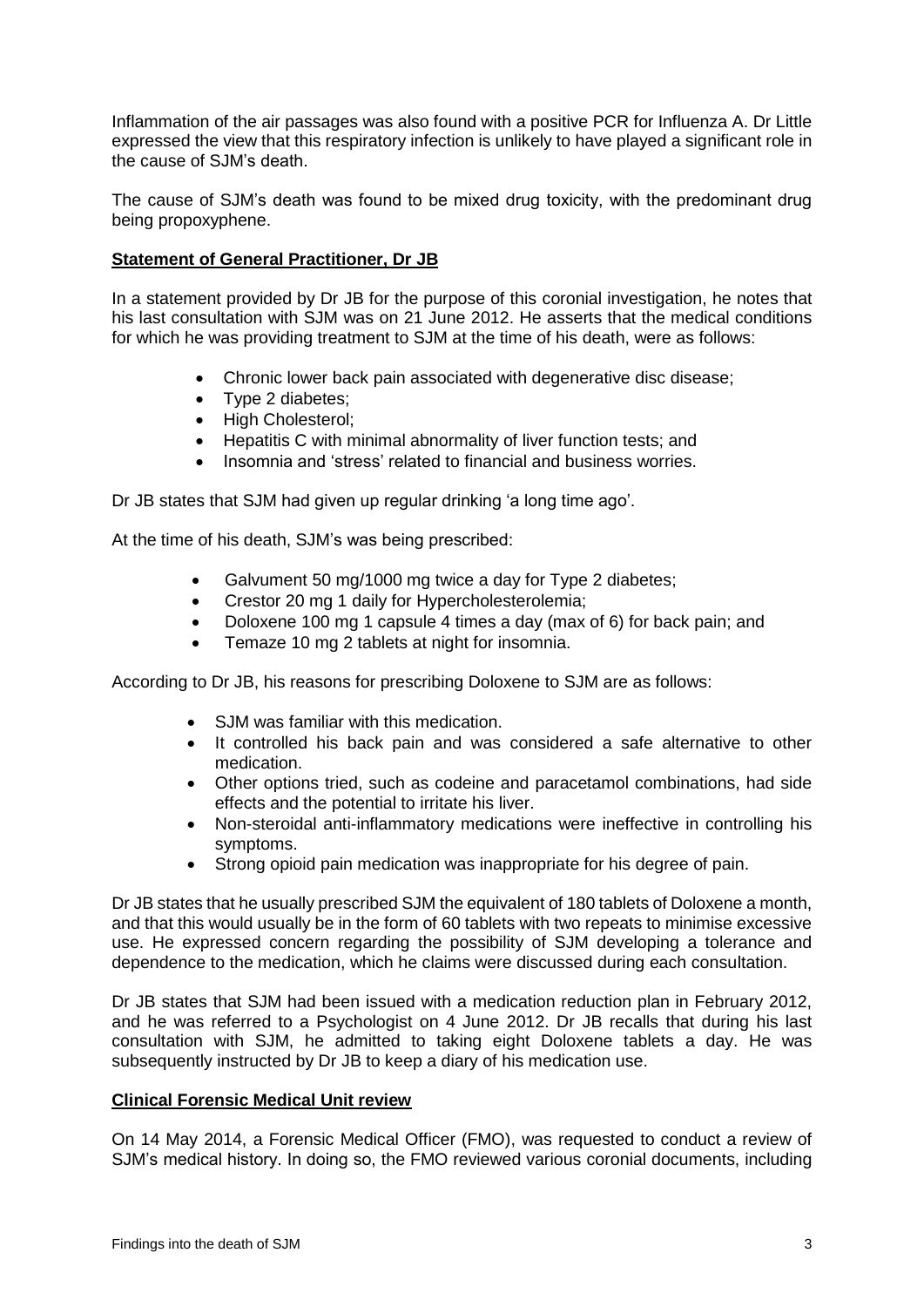SJM's medical records, the findings of the autopsy report, the Form 1 prepared by the police and letters of concern provided by SJM's wife. The FMO subsequently provided a comprehensive report detailing her review.

## *Medical History*

In relation to SJM's medical history, the FMO noted the following relevant information:

#### *Paradise Centre Medical Centre records*

- SJM attended the Paradise Centre Medical Centre from April 1999 until January 2012. All of his consultations were with Dr JB. On average, SJM saw Dr JB between 7 and 14 times a year.
- Records from the Paradise Centre Medical Centre document the following medical conditions:
	- 1997 Hepatitis C (referred to liver specialist)
	- 2001 Type 2 Diabetes (blood tests ordered and monitored)
	- 2004 Insomnia
	- 2005 Lumbar back pain
	- 2009 High cholesterol
	- 2009 Metabolic syndrome
- During this time, Mr JB addressed SJM's chronic health conditions, such as diabetes and hepatitis, as well as attending to emergent issues, such as episodes of gout and fractured ribs.
- The FMO noted, however, that the majority of consultations related to or involved SJM's insomnia, back pain, anxiety, substance abuse of drugs and/or alcohol, and family concerns. On a number of occasions, there was no reason given for the consultation other than to prescribe benzodiazepines, sleep inducing, and/or narcotic pain relieving medication.
- Dr JB started prescribing benzodiazepines (Temazepam) for SJM on 14 May 1999, which was his second visit, when he complained of difficulty sleeping.
- Dr JB first prescribed a narcotic pain reliever (Panadeine Forte) for SJM on 30 July 1999, when he complained of post-operative pain following a haemorrhoid operation two days previously.
- Dr JB first prescribed Doloxene for SJM on 25 March 2002, following a fracture to his forearm two days previously.
- The prescription history for benzodiazepines, hypnotics (sleep inducing agents), and narcotic pain relievers, are as follows:
	- 1999 16 of 21 prescriptions written
	- 2000 11 of 14 prescriptions written
	- $2001 8$  of 12 prescriptions written
	- 2002 16 of 18 prescriptions written
	- $2003 1$  of 1 prescription written
	- $2004 10$  of 15 prescriptions written
	- 2005 20 of 21 prescriptions written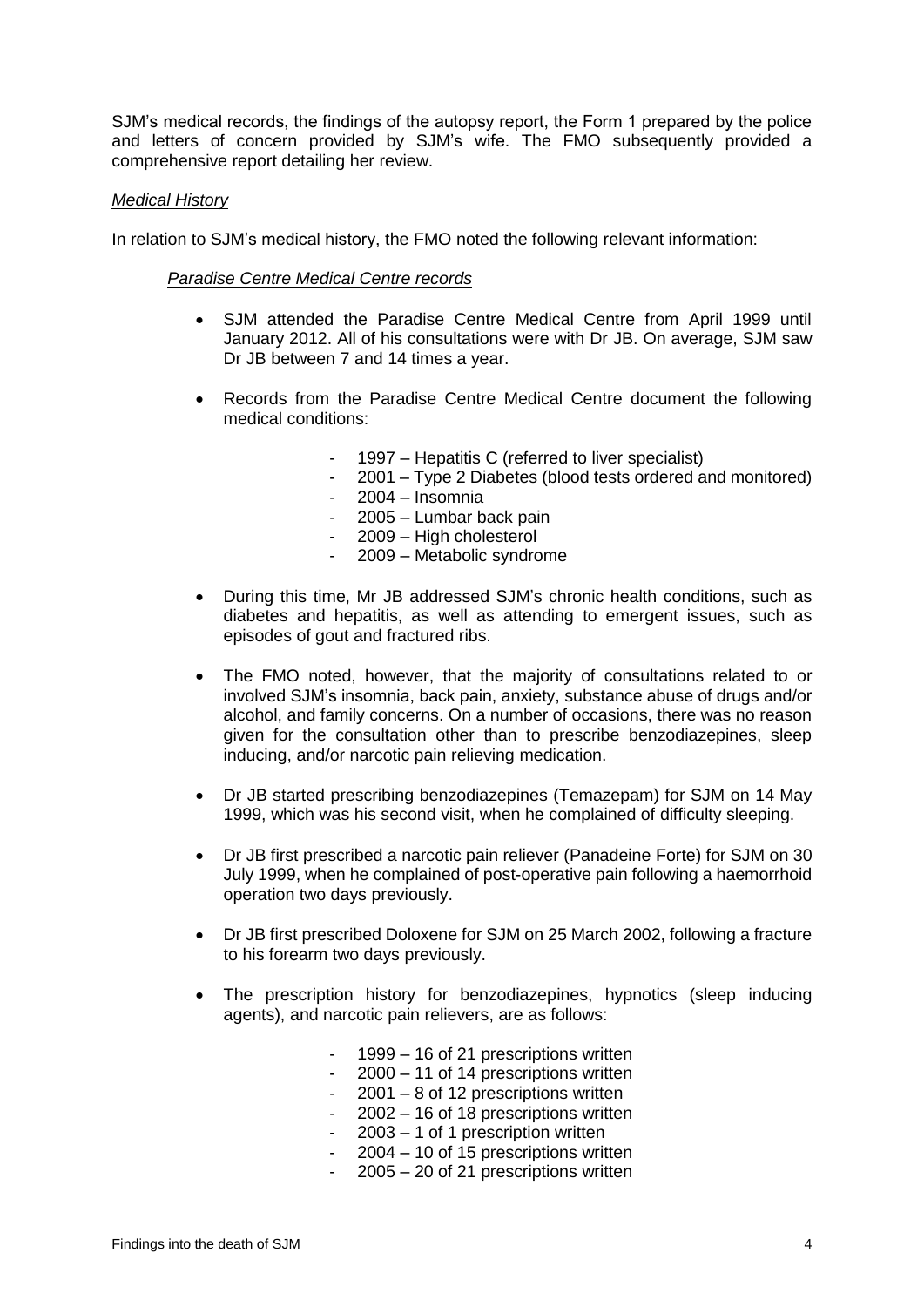- $2006 24$  of 24 prescriptions written
- 2007 36 of 39 prescriptions written
- $2008 39$  of 39 prescriptions written
- $2009 38$  of 43 prescriptions written
- $2010 42$  of 45 prescriptions written
- $2011 47$  of 48 prescriptions written
- $2012 1$  of 1 prescription written
- SJM's medical records included several pages under the title, 'Previous Prescriptions' which documented in a list format the medications, which were prescribed by Dr JB on a particular date for the period of 14 May 1999 until 6 January 2012. The FMO subsequently cross referenced these prescriptions to the dates Dr JB had consultations with SJM. She found that there were many instances where drugs of dependency medications appeared on the list and were prescribed on a particular date without there being a computer record documenting a consultation or the prescribing medications for that date in the progress notes themselves. Generally, these instances followed shortly after a consultation where drugs of dependency had also been prescribed.
- Recently in 2010, Dr JB prescribed SJM Doloxene and/or Temazepam on 6 occasions without a consultation. These prescriptions were provided within days of a documented consultation where prescriptions for these drugs had already been issued. In 2011, Doloxene and/or Temazepam were prescribed on 7 occasions without a consultation and within days of a previous prescription being provided.
- Over the 13 years that Dr JB saw SJM, he documented the following concerns he had about substance abuse issues:
	- *1999* (i) 14 October, advised on appropriate use of medication. Prescribed Temazepam. - *2007* (i) 17 July, long counselling on dependencies. Prescribed Doloxene and Temazepam. - *2008* (i) 19 August, basically stopped drinking, using Doloxene as calmative. Prescribed Doloxene and Temazepam. (ii) On 10 December, going OK has some dependence. Educate on treatment and
	- *2009*
- (i) 20 October, mental health issues regarding excessive alcohol intake.

nature of condition. To make drug diary. Prescribed Doloxene and Temazepam.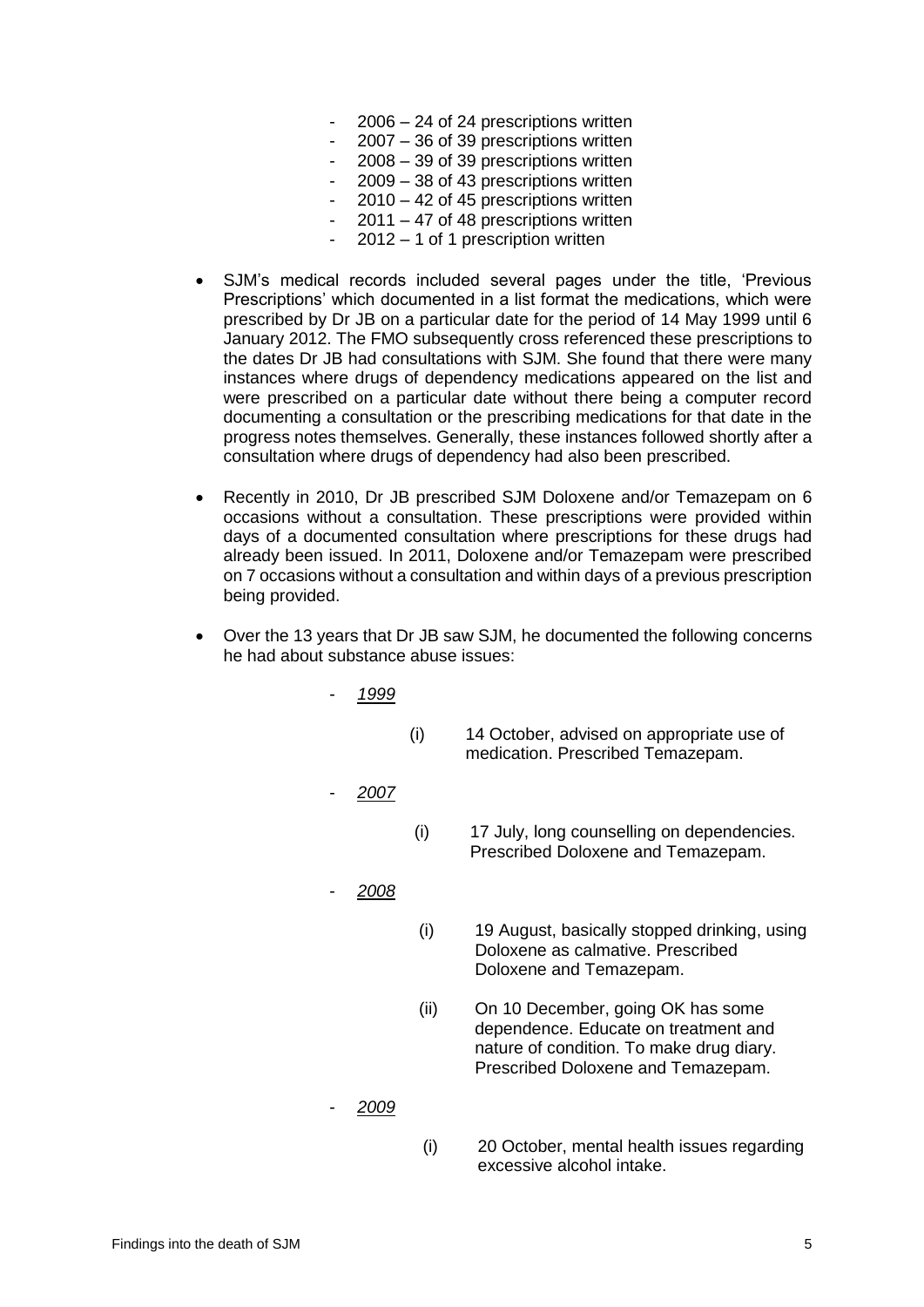- *2010*
- (i) 30 March, psychologically has settled down but takes too many Doloxene. Prescribed Doloxene, Temazepam and Panadeine Forte.
- (ii) On 27 May, absolute last script for Doloxene. Prescribed Doloxene, Temazepam and Stilnox. On 22 June, chronic problem. Prescribed Doloxene and Temazepam.
- (iii) On 17 August, discuss substance abuse. Doloxene average eight/per day, Temazepam four to six/per day, and Stilnox one at night. Prescriptions written for Doloxene, Temazepam and Stilnox.
- (iv) On 29 October, noted SJM was going to China for 10 weeks [only traveling for 10 days not weeks]. Anxiety disorder, has substance dependence. Temazepam changed from three at night to two at night, and Doloxene. Prescriptions added for Oxazepam 30mg twice a day and Xanax.
- *2011*
- (i) 27 January, discuss reducing medication. Prescriptions for Doloxene, Temazepam and Stilnox.
- (ii) 14 April, discuss drug. Prescriptions for Doloxene, Temazepam and Stilnox.
- (iii) 29 April, Doloxene eight in morning, Zolpidem one at 10, Temazepam six. Anxiety disorder and substance abuse. Prolong counselling. Prescriptions for zolpidem one at night, Temazepam 10 mg two at night, and Doloxene.
- (iv) 7 June, has lost prescriptions he claims. Under considerable stress from financial loss. To reduce medication. Treatment plan medication diary reduction strategy. Temazepam ceased, prescriptions for Doloxene and Alprazolam.
- (v) 22 July, has successfully reduced a lot of medications, according to diary just using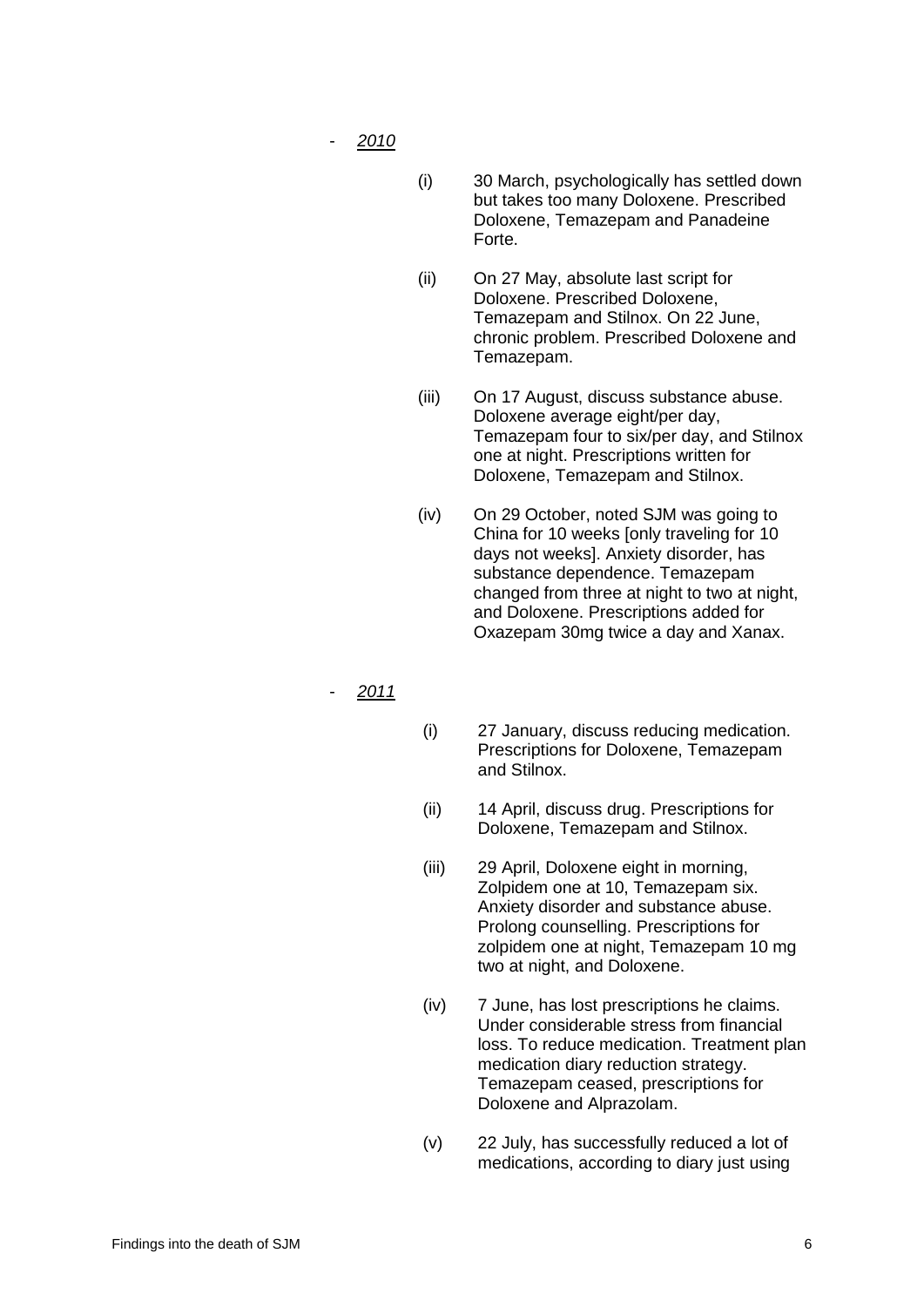Temazepam. Long counselling on relapse prevention. Prescription added for Temazepam.

- (vi) 29 July, under a lot of stress from court case. Anxiety disorder. Alprazolam and zolpidem ceased. Prescriptions for Doloxene and Temazepam.
- (vii) 30 September, still hasn't resolved legal problems and family problems. Not suicidal. Discuss medications. Prescription for Temazepam (which was increased from two a night to two or three a night) and Doloxene.
- (viii) 9 December, has attempted to withdraw from Doloxene, has weakness, lower back and knee pains, fatigue and decreased appetite. Prescriptions for Doloxene and Alprazolam.
- (ix) 30 December, sleep disturbances has improved, still has problems with Doloxene. Advised about lifestyle and priorities in life. Temazepam ceased. Prescriptions for Doloxene and Alprazolam.

# - *2012*

- (i) 6 January, discuss problems with medication.
- Dr JB wrote referrals to specialists or allied health practitioners regarding SJM on a number of occasions. In these, he did not include Doloxene as a current medication.
- Dr JB completed a mental health plan regarding SJM on 20 October 2009. He documents that the reason SJM presented was to change his alcohol use and compliance with medication. In the medical consultation notes, Dr JB indicates that SJM has mental health issues regarding excessive alcohol intake and does not document any medication compliance issues.
- Dr JB documented the diagnosis as anxiety and excessive alcohol use due to anxiety. He documented the use of sleeping tablets and that SJM had a very poor sleep pattern. He did not document the use of Doloxene.
- A Mental Health Treatment plan was completed by Dr JB on 29 October 2010, in which he records that SJM's problems are anxiety, stress and 'unspecified'. Dr JB documented that SJM suffered from alcohol abuse and that he had normal sleep. The record of patient consent documented that SJM understood that the aim of the referral was to assist Dr JB in addressing his issues of anxiety, depression and alcohol, however, the document was not signed by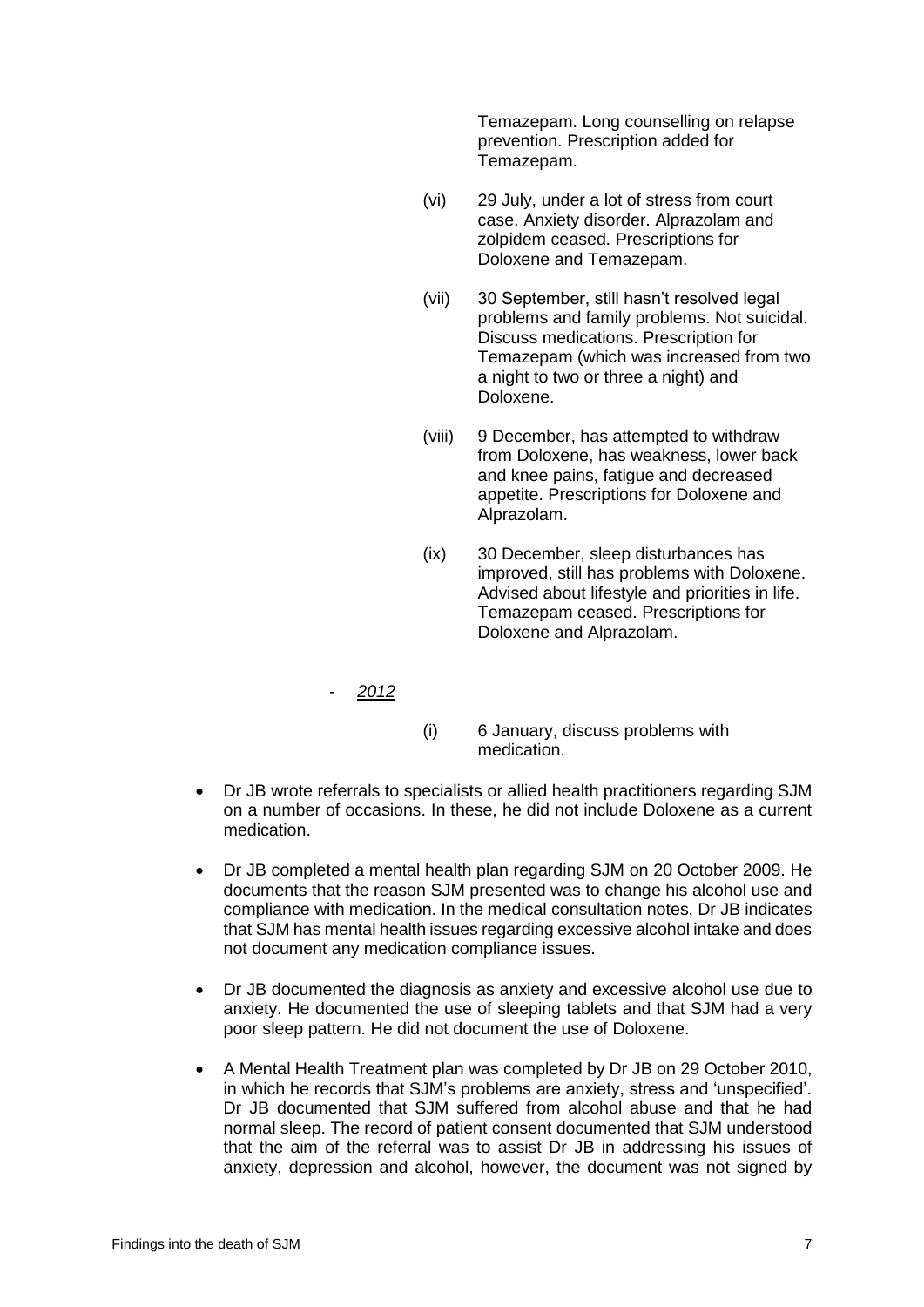either Dr JB or SJM. SJM's significant dependence on Doloxene and benzodiazepines was also not noted.

 In a review of the Mental Health plan on 22 July 2011, Dr JB notes that SJM had reduced his intake of alcohol with less binges and that he was to continue his regular counselling.

## *Niecon Plaza Medical Centre records*

- From February 2012 until June 2012, SJM attended the Niecon Plaza Medical Centre. He had eight consultations with Dr JB during this time.
- During a consultation on 4 February 2012, Dr JB noted that SJM had problems with medication dependence with Doloxene and Alprazolam, which they were slowly reducing. He prescribed Doloxene 100 mg 1-2 four times a day as needed, which is an increase from the amount he was prescribing SJM at the Paradise Centre Medical Centre.
- Dr JB saw SJM on the following further occasions in 2012:
	- 3 March, prescriptions written for Alprazolam and Doloxene.
	- 22 March, discuss use of medication. Prescriptions written for Doloxene and Alprazolam.
	- 10 April, Prescriptions written for Doloxene and Alprazolam.
	- 1 June, issues with pain killers. Prescriptions written for Doloxene and Temazepam after ceasing Alprazolam.
	- 4 June, has gout. Prescriptions written for Doloxene.
	- 21 June, Doloxene eight a day in divided doses for lower back pain and joint pain. Takes Temazepam at night. Discuss use of drugs to keep track of medications issued with pain. Generally doing better. Prescriptions written for Doloxene and Temazepam.

#### *Information about the medications prescribed to SJM*

In her report, the FMO provided relevant information regarding the medications supplied to SJM by Dr JB.

#### **Benzodiazepines**

Diazepam, Temazepam, Oxazepam and Alprazolam, all of which Dr JB prescribed to SJM at some time, belong to a group of drugs known as benzodiazepines. Benzodiazepines are central nervous depressants and are able to act as sedatives or hypnotics. They are used to treat insomnia, anxiety, muscle spasm, epilepsy and mania, among other conditions.

The function of the specific drugs which were detected in SJM's blood samples tested at autopsy are as follows: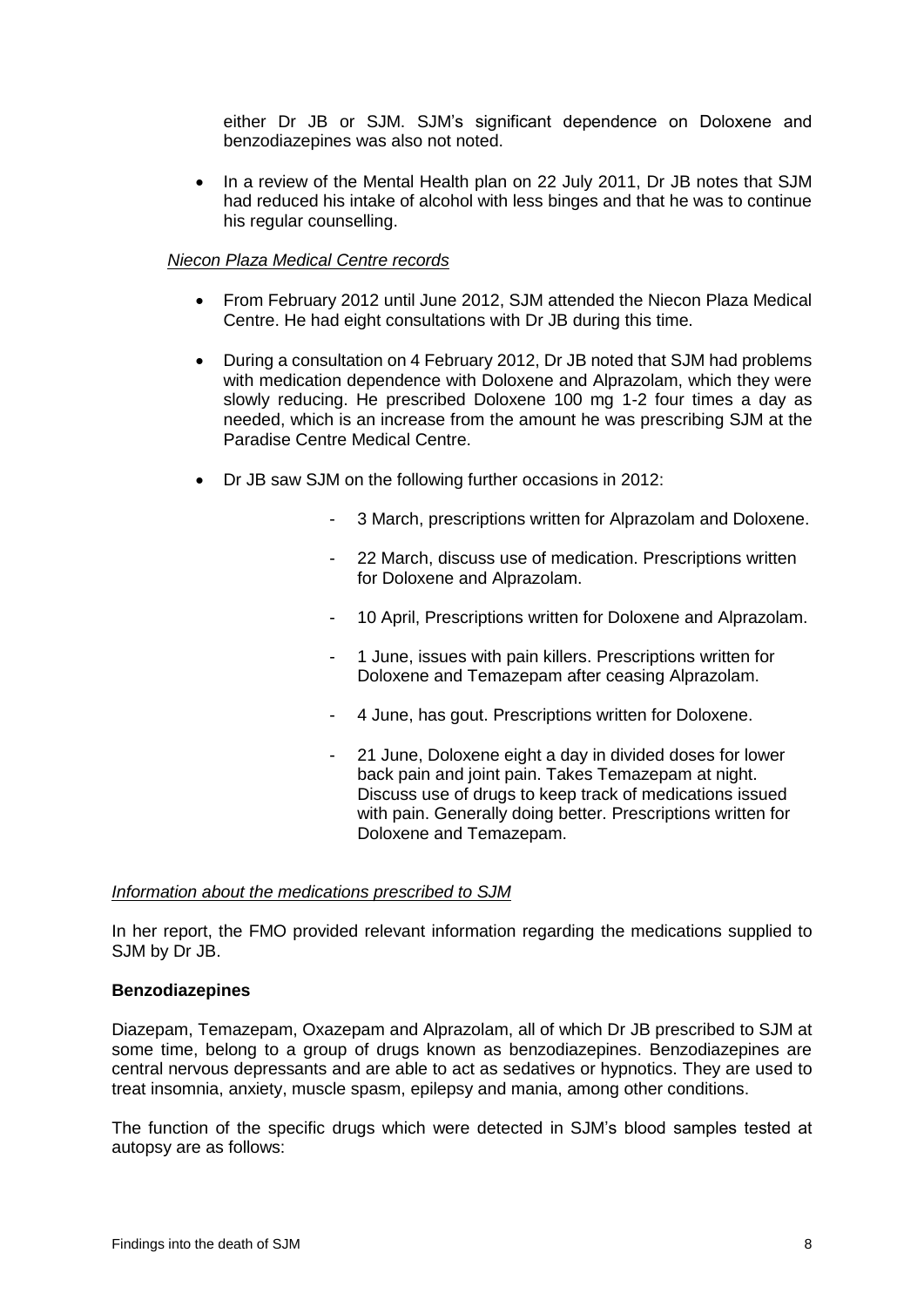- (i) *Temazepam*: A sleeping drug. It is only available on prescription and is supplied in 10 mg tablets intended for oral administration on a once nightly basis. The recommended dose is 10 to 30 mg at night. Temazepam was previously available in a 20 mg capsule, which Dr JB prescribed to SJM until April 2004. Temazepam should be used as adjunctive therapy for the short term treatment of insomnia. The recommended duration for treatment is 2 to 4 weeks.
- (ii) *Oxazepam:* Short-term relief of anxiety symptoms, and in acute alcohol withdrawal. It is also used as a hypnotic. It is only available by prescription in the form of 15 mg and 30 mg tablets. Oxazepam is also a metabolite of Temazepam. As Dr JB had not prescribed SJM Oxazepam since 2010, its presence in the samples taken at autopsy was likely to be as a result of his ingestion of Temazepam.
- (iii) *Alprazolam:* Used to treat anxiety and panic disorder. It is only available for prescription in the form of 0.025mg, 0.5 mg, 1 mg and 2 mg tablets. Daily dosages for anxiety is between 0.5 mg and 4 mg per day and on average about 6 mg for Panic Disorder, although in rare cases up to 10 mg/day may be necessary. The main effect of Alprazolam on the nervous system is sedation, producing a decrease in tension and anxiety, with drowsiness, slurring of speech, and muscle incoordination occurring at higher levels.

The FMO notes that the use of Benzodiazepines can lead to physical and psychological dependence even at recommended doses. The risk increases with higher doses and longer term use. Temazepam and Alprazolam have the potential to be abused and caution should be used in prescribing it to those who are addiction prone or have a known history of drug and/or alcohol abuse. *Caution is recommended if Alprazolam is co-administered with propoxyphene, which can interfere with the Alprazolam's metabolism, thereby increasing its concentration and effect.* The sedating effects of Temazepam and/or Alprazolam are additive if co-administered with other central nervous depressants, such as narcotic pain relievers and/or alcohol, and should be avoided.

# **Propoxyphene or dextropropoxyphene (Doloxene)**

Propoxyphene is a weak narcotic drug and is used as an analgesic for mild to moderate pain. It is a central nervous system depressant. Propoxyphene is available as 100 mg capsules on prescription only. The recommended dose is 100 mg or one capsule every four hours as necessary up to a maximum of 600 mg a day. It is intended to be used for the relief of mild to moderate pain in patients who are not able to be adequately treated with other pain relievers.

Propoxyphene is broken down in the liver to an active metabolite norpropoxyphene, which has less central nervous system depressant effects than its parent drug. Propoxyphene and norpropoxyphene have local anaesthetic effects including on the heart, with the latter having the greater effect. This can lead to heart conduction defects and heart beat abnormalities and can cause sudden death.

The relatively long half-life (the time taken for 50% of the amount present in the body or a body compartment, such as the blood to be eliminated) leads to accumulation with chronic use, thus increasing the risk of a toxic reaction.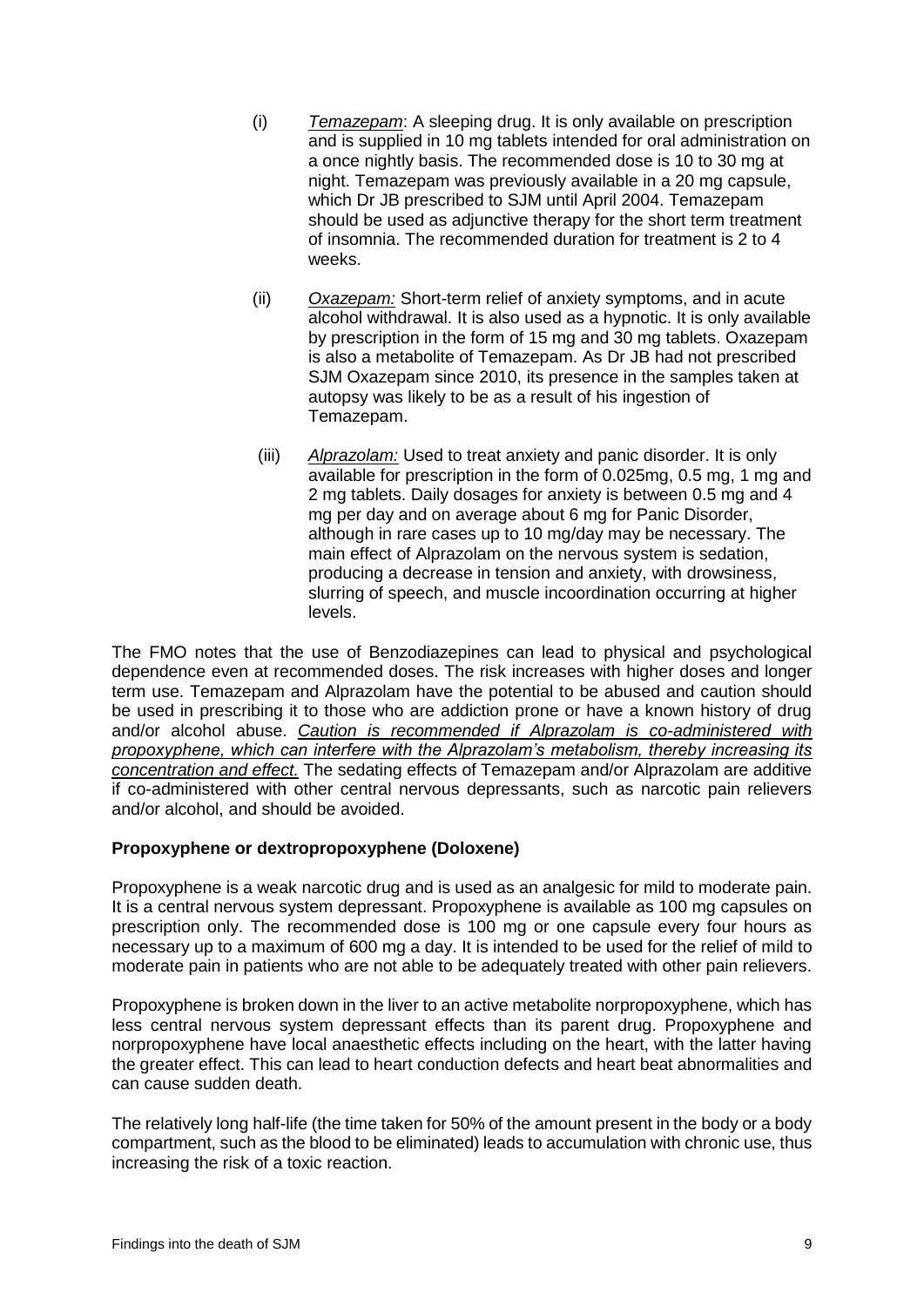Propoxyphene causes euphoria and a sense of wellbeing and therefore is associated with abuse and chronic use. Tolerance and dependence, both physical and psychological, is seen with Propoxyphene. The drug has resulted in the death of a large number of persons in Australia and overseas. Its toxicity results from a combination of respiratory depression and its local anaesthetic effects on the heart.

Propoxyphene is contraindicated in patients who may be at risk of concomitant use of alcohol and in patients with abuse potential or history of alcohol or substance abuse. It is strongly recommended that patients taking Propoxyphene on a chronic basis should have a renal function blood test and an ECG performed at baseline at least every 3 months to monitor for increased risk. Additionally, Propoxyphene should be prescribed with caution to patients taking tranquilisers, antidepressants, or other central nervous system depressants, due to the additive depressant effects of these conditions and the risk of sudden death.

# *Consideration of statement of Dr JB*

The FMO also considered the statement provided by Dr JB for the purpose of the coronial investigation. Relevantly, she noted the following:

- In his statement, Dr JB omitted to mention that SJM had been his long-time patient.
- He claims that SJM had given up regular alcohol use a long time ago. However, on 20 October 2010, Dr JB completed a Mental Health Plan and documented that SJM consumed six standard drinks three to four times a week. It was noted that SJM was concerned about his drinking and the reason for his presentation was to change his alcohol use.
- In the progress notes in the medical records from Niecon Plaza Medical Centre, Dr JB has not documented any cause or association for SJM's back pain, in particular that it was the result of degenerative disc disease. The records from the Paradise Centre Medical Centre indicate that SJM has back pain, but does not suggest a cause or association for this. The FMO notes that in the thirteen years SJM was seeing Dr JB, there was no documentation that he examined his back or spine, or that he referred him for any radiological investigations or a specialist to ascertain the cause of his chronic back pain
- There is no indication in the medical records from Niecon Plaza Medical Centre that suggested SJM was only to have six Doloxene tablets a day.
- Dr JB commenced prescribing Doloxene for SJM in March 2002, to assist with a fractured bone in his forearm. He continued to prescribe Doloxene for SJM up until his death. The first mention of SJM suffering from back pain wasn't until 26 July 2012. Medical notes indicate that SMJ continued to complain of back pain during a number of consultations in 2007, 2008 and 2009, which suggests that Doloxene was not adequately controlling his back pain, contrary to Dr JB's assertions.
- On 19 August 2008, Dr JB documented in the medical notes that SJM had basically stopped drinking and was using Doloxene as a calmative. The FMO notes that this is not an indication for its use, and suggests that at the time, SJM was not suffering from back pain.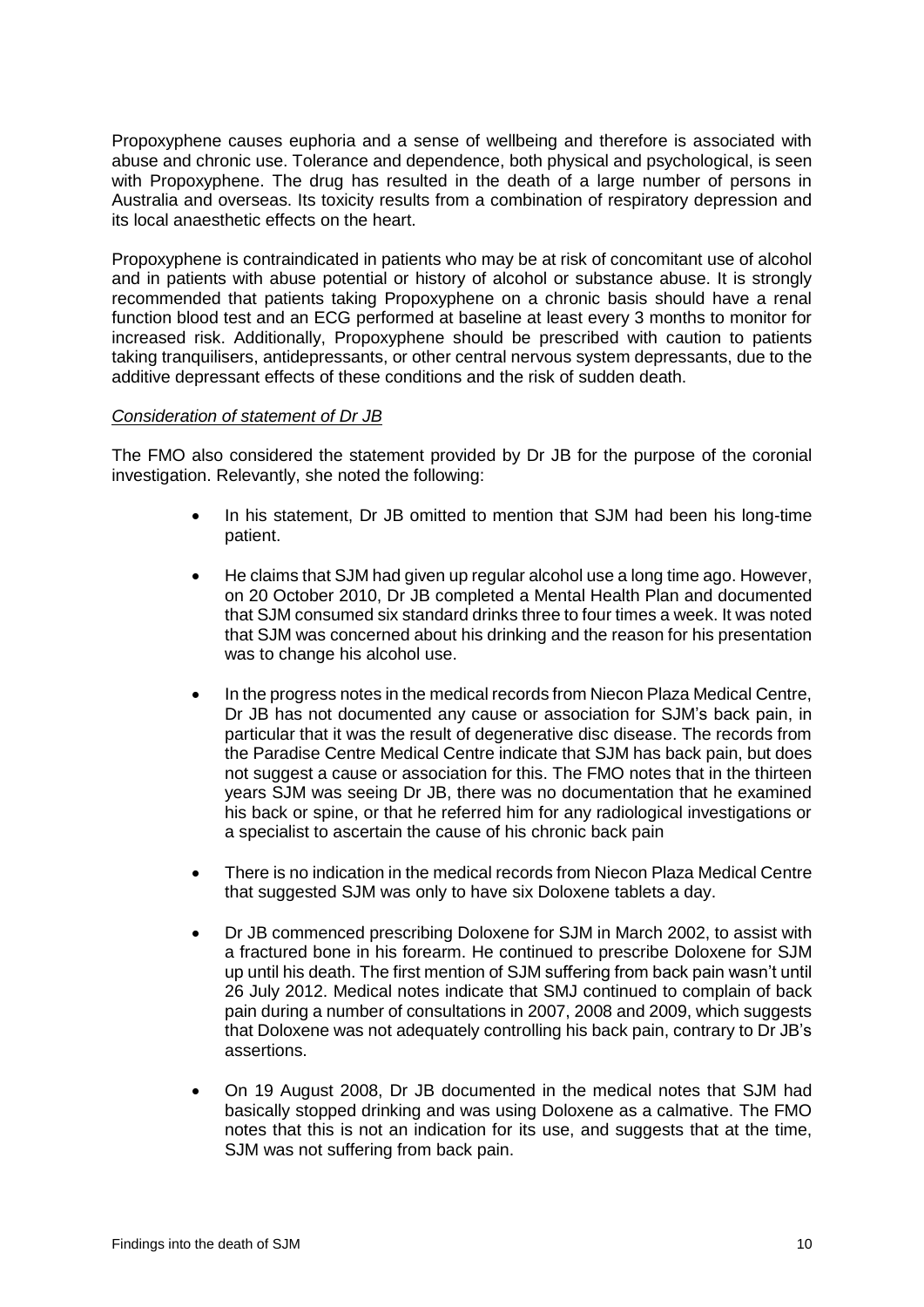- Dr JB continued to prescribe Doloxene to SJM up until 21 June 2012. At the time, it was documented that SJM was taking eight Doloxene a day, in divided doses for lower back and joint pain. The FMO notes that this exceeds the recommended daily dose of six a day.
- From the medical notes it appears that Dr JB was aware that SJM had alcohol and other substance abuse problems involving central nervous system depressant medications.
- When Dr JB first prescribed SJM Doloxene on 25 March 2002, there was no documentation to suggest that he had suffered side effects from Panadeine Forte. On 9 December 2002, Dr JB prescribed Panadeine Forte for SJM when he complained of a toothache. One day later he prescribed Doloxene although no indication was documented for it. There is no indication in the medical records that SJM suffered any side effects from Panadeine Forte.
- The FMO was unable to find any documentation in the medical records from Paradise Centre Medical Centre or Niecon Plaza Medical Centre that Dr JB prescribed non-steroidal anti-inflammatory medication for SJM's complaint of back pain.
- The FMO examined the medication Police seized from SJM's residence, which indicated the following:
	- *Temazepam:* 10 mg x 100 tablets dispensed on 7 June 2012, with instructions to take two at night. As such, the bottle should have lasted SJM 7 weeks. Dr JB wrote SJM another prescription for Temazepam on 21 June 2012, only two weeks later.
	- *Alprazolam:* 2 mg x 50 tablets was dispended on 7 June 2012.
	- *Doloxene:* 100 mg x 100 capsules dispensed on 21 June 2012, as 10 boxes each containing 10 capsules.
- The FMO also considered a PBS Patient Summary for SJM, from 1 March 2010 until 8 July 2012. There were no prescriptions for Doloxene, Temazepam, Alprazolam or Zolpidem recorded. This indicates that the prescriptions Dr JB was writing for these tablets was by way of a private prescription.
- The FMO noted that the prescribing of 100 tablets of Doloxene at a time was not consistent with Dr JB's assertion that he usually prescribed 60 tablets at a time, with two repeats to the equivalent of 180 capsules a month. With a private prescription, SJM could have obtained all of the capsules at once. In the FMO's' view, if Dr JB had wanted to minimise the use of Doloxene, a prescription for much smaller amounts could have been written with no repeat, and SJM been asked to present for prescriptions at shorter intervals.
- Dr JB wrote prescriptions for Doloxene on 1 June 2012, 4 June 2012 and 21 June 2012. If all of the prescriptions had been written for 100 capsules, SJM could have obtained 300 capsules in a three week period. If SJM took 8 tablets a day (which exceeds the daily recommended dose) as Dr JB documented on 21 June 2012, he would have required 168 tablets in that timeframe.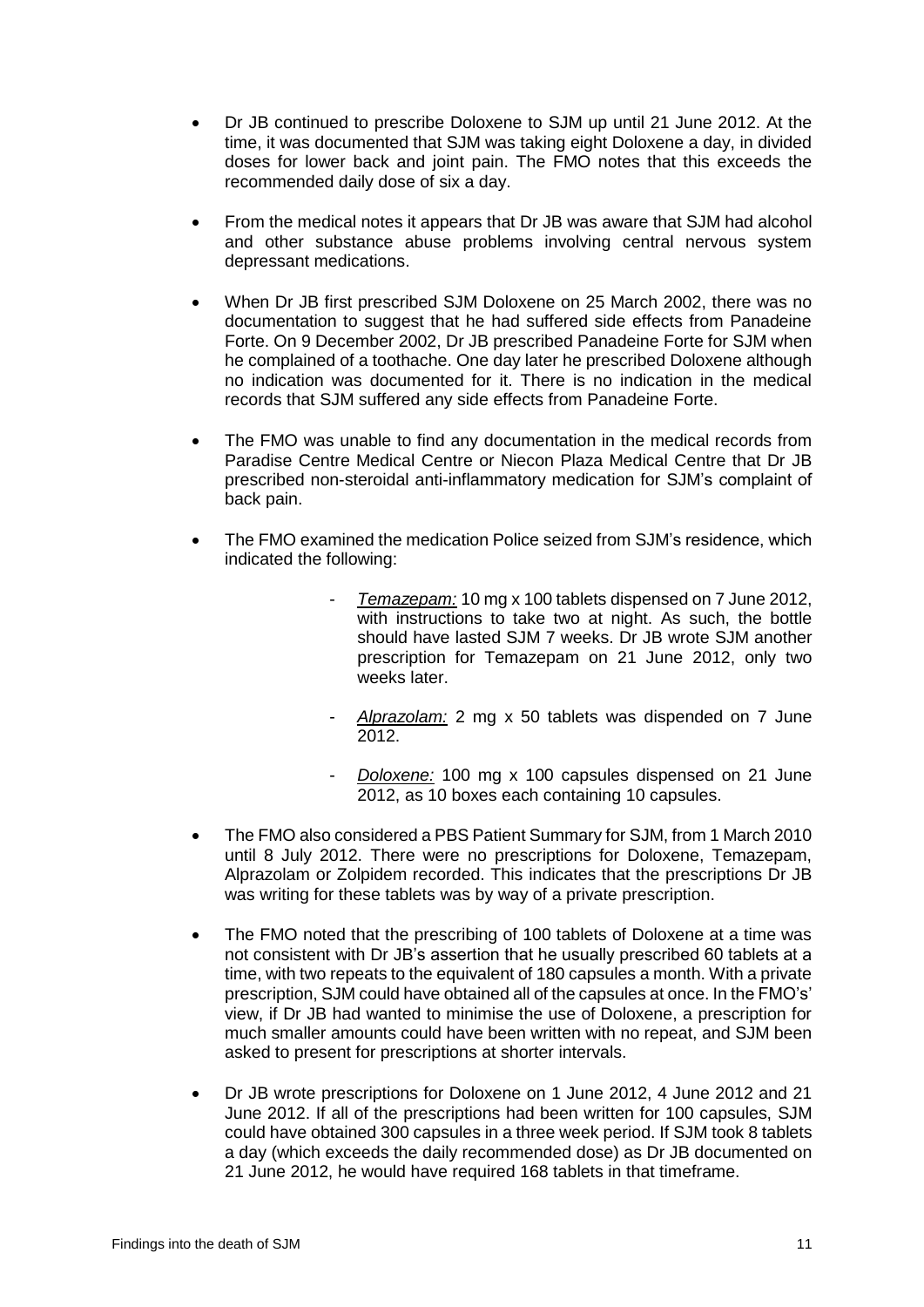- The FMO is of the view that there is no information in the medical notes provided by Dr JB, which supports his assertion that he tried to minimise SJM's use of Doloxene over the 10 years that he prescribed it to him.
- In relation to Dr JB's claim that he had concerns regarding SJM's tolerance and dependence on Doloxene, which he discussed in each visit, the FMO notes the following:
	- After prescribing SJM Doloxene in 2002, Dr JB saw him at the Paradise Centre Medical Centre on 96 further occasions.
	- The first any concerns in regard to dependencies was documented by Dr JB was on 17 July 2007, which is some 5 years after he had first prescribed Doloxene.
	- Further documentation is made of drug issues and dependencies, excluding alcohol, on 12 occasions from 2008 until January 2012. At Niecon Plaza Medical Centre, Dr JB saw SJM on 8 occasions, 4 of which he noted concerns regarding drug use.
	- According to the medical notes, after commencing SJM on Doloxene in 2002, Dr JB only discussed his concerns regarding dependency with him on 17 occasions of the more than 100 times he saw him.
- In response to Dr JB's claim that he issued SMJ with a medication reduction plan in February 2012, the FMO notes the following:
	- On 4 February 2012, Dr JB did document that SMJ had a problem with dependence on Doloxene and Xanax and a 'medication reduction plan' is mentioned, although no other details are provided.
	- When Dr JB saw SJM a month later on 4 March 2012, he prescribed the same dosing regimen of Doloxene and Xanax. There is no documentation in regard to the medication reduction plan.
	- Dr JB continued to prescribe Doloxene as per the previous dosing regimen to SJM, in March 2012, April and June. On 21 June 2012, which was the last consultation, Dr JB documented that he was to 'keep track of medications issued with pain'.

Importantly, the FMO stated that the use of Doloxene, particularly in doses higher that the recommended dose of a maximum of 600 mg or six capsules a day, when combined with other central nervous system depressants put SMJ at risk of an accidental drug related death. In the MIMS Annual 2002, which is when Dr JB started prescribing Doloxene for SJM, a contraindication to prescribing dextropropoxyphene was the current use of alcohol. Additionally, the MIMS Annual 2002 cautioned against prescribing dextropropoxyphene for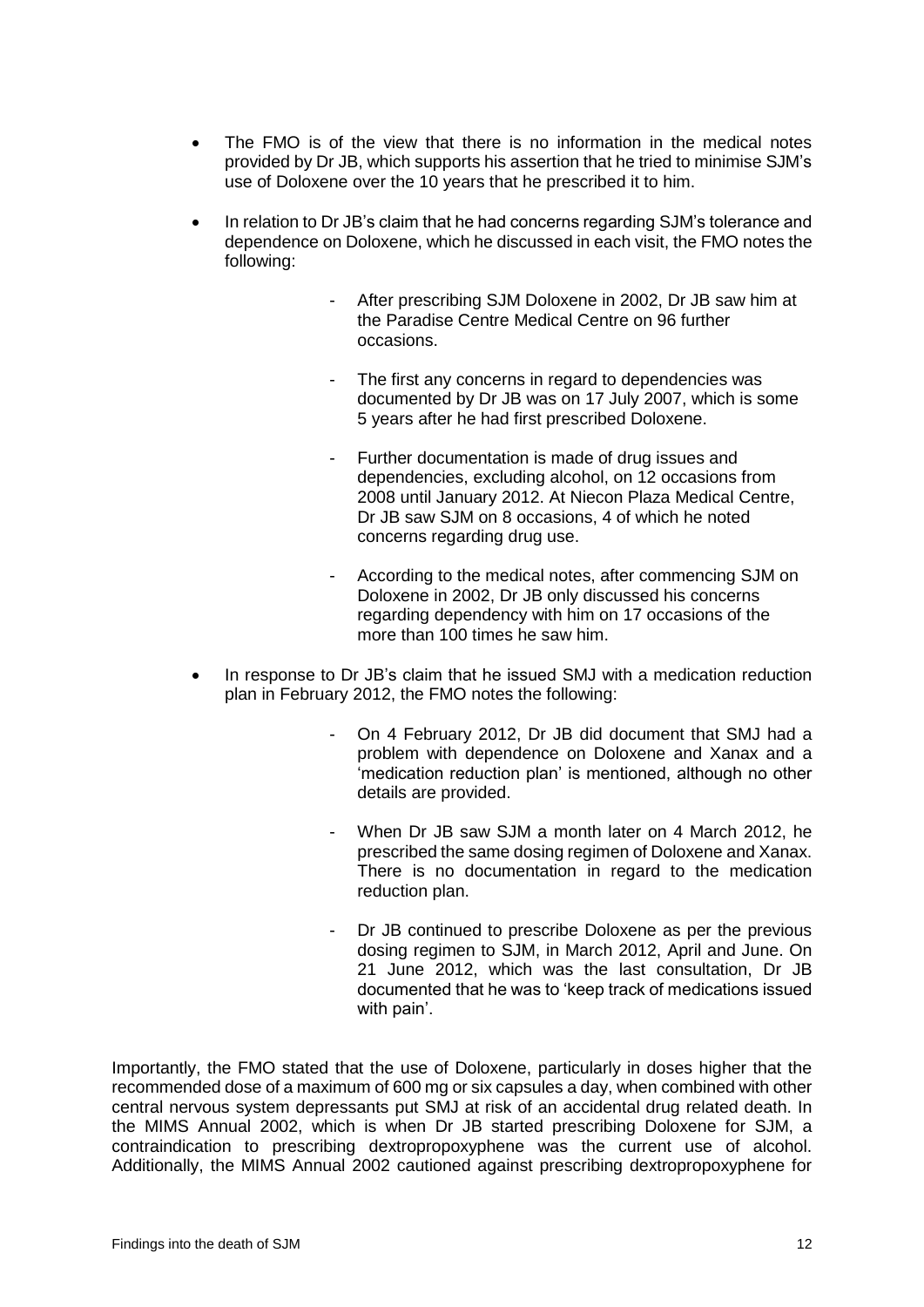patients prone to dependency or use of alcohol in excess. It was also noted that use of dextropropoxyphene in excessive doses, either alone or in combination with other central nervous depressants including alcohol, was a major cause of drug related deaths. Despite it being contraindicated, Dr JB prescribed Doloxene to SJM and also prescribed it in combination with other central nervous depressants, such as Diazepam, Temazepam, Panadeine Forte, Zolpidem and Alprazolam.

#### *Consideration of Next Of Kin concerns*

The FMO was also asked to consider the concerns raised by SJM's wife in her correspondence regarding the coronial investigation. Those concerns were addressed throughout the FMO's report.

## *Concerns with Dr JB's prescribing behaviour*

The FMO notes that Dr JB prescribed SJM with Temazepam for over 13 years. The use of benzodiazepines, including Temazepam and Alprazolam, can lead to physical and psychological dependence, even at the recommended dose. The risk increases with higher doses and longer term use. Temazepam and Alprazolam have the potential to be abused and caution should be used in prescribing it to those who are addiction prone. From Dr JB's medical notes, it appears that he was aware that SJM was prone to dependency and abuse with prescribed medications and that he had abused alcohol in the past.

Dr JB prescribed Temazepam to SJM to treat insomnia. It is not recommended for long term use, with the duration of treatment stipulated by the manufacturer as 2 to 4 weeks. The FMO notes that Dr JB did not appear to explore any underlying causes for SJM's insomnia or its nature.

Apart from the Mental Health Plan completed on 20 October 2010, there was no other documentation in the medical notes, which suggests Dr JB advocated additional therapies or alternatives to medication for the treatment of insomnia. The FMO opines that a referral to a psychiatrist, and/or addiction specialist could have been of benefit in a person with a long history of Temazepam use, as in SMJ's case. Whilst abrupt withdrawal of Temazepam in a person who is dependent on this medication would not be recommended, other strategies, such as reducing the dose over a number of weeks, or slowly tapering down the dose could have been employed. Restricting the number of tablets prescribed and only providing enough for a limited time could be used in conjunction with slowly reducing the dose.

Alprazolam is indicated for the short-term symptomatic treatment of anxiety. In the medical notes provided by Dr JB, there is no documentation to suggest that SJM had a diagnosis of a panic disorder. He was first prescribed Alprazolam on 29 October 2010, at which time Dr JB noted that he suffered from an anxiety disorder and 'substance dependence'. He was last prescribed Alprazolam on 10 April 2012.

Alternatives to benzodiazepines for the treatment of anxiety include antidepressant medications, which are generally safe, effective and not addictive. Dr JB stopped prescribing Alprazolam on 29 July 2011, and instead prescribed an antidepressant. However, on the 1 September 2011, the antidepressant was ceased and Alprazolam was restarted at a higher dose than previously provided.

The FMO notes that a referral to a specialist psychiatrist and/or psychological treatment could have been of benefit in a person who does not respond to short-tern anti-anxiety medications, as was the case with SJM.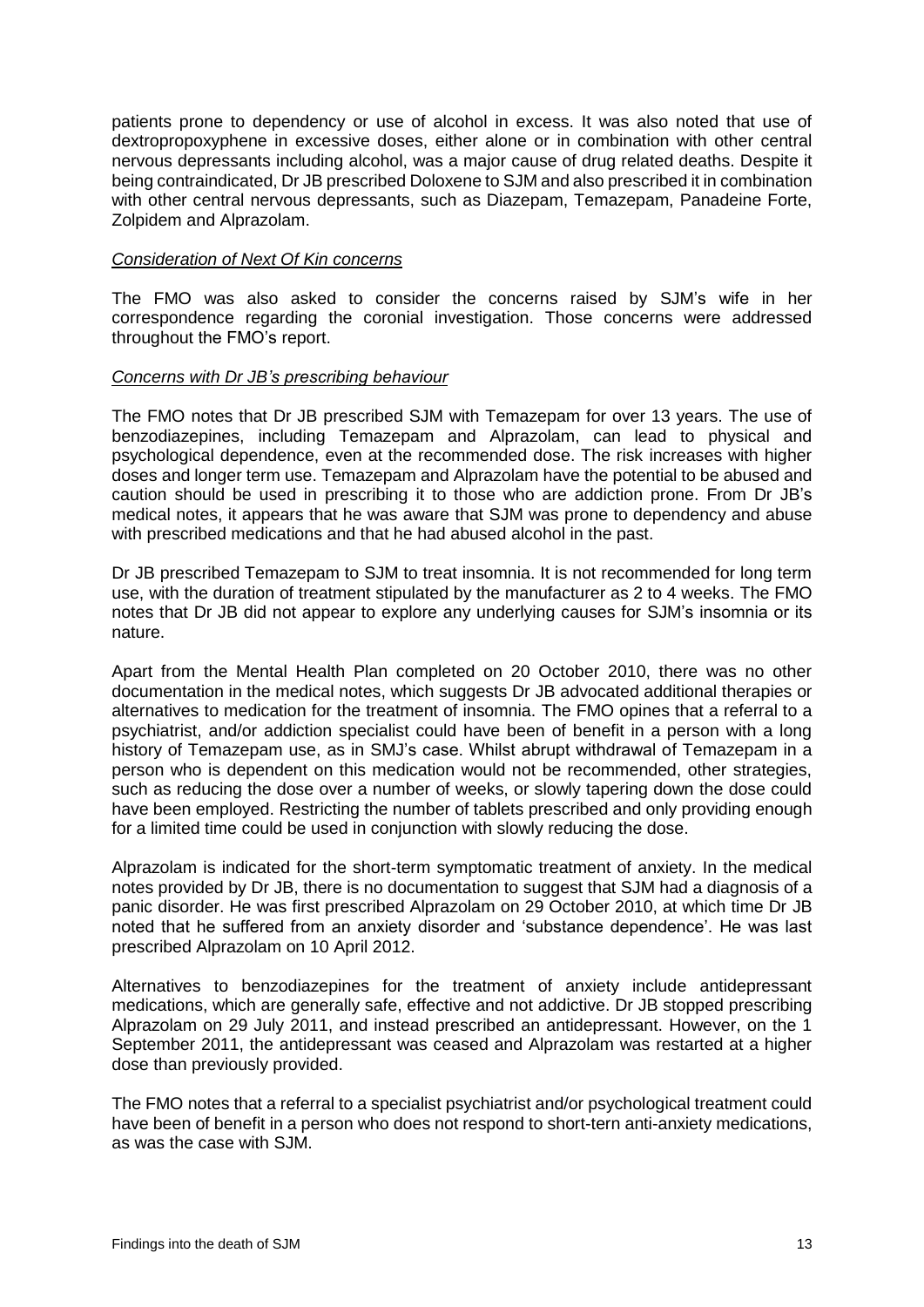Doloxene is contraindicated in patients who may be at risk of abusing alcohol or have a history of substance abuse, as SJM did. As the drug causes a sense of euphoria and wellbeing it is often associated with chronic use and abuse.

Dr JB prescribed Doloxene for SJM from March 2002 until June 2012. It was commenced when he had a fractured forearm and prescribed at most visits, including the last visit shortly prior to SJM's death. Back pain was not mentioned in the medical notes until 26 July 2006. There was no documentation at that visit, nor any other visit, that Dr JB clarified the reason for SJM's back pain or examined his back or spine. It does not appear that he ordered any radiological investigations or made a referral to an orthopaedic specialist for assessment. Furthermore, there is no documentation in the medical notes that Dr JB discussed alternatives to Doloxene with SJM, such as simple non-narcotic pain relievers and/or anti-inflammatory medication. There is also no documentation to suggest that Dr JB discussed any additional therapies or alternatives to medication, such as regular gentle exercise or physiotherapy. The FMO notes that a referral to a pain specialist or an addiction specialist could have been of benefit in a person with long term dependence and over use of Doloxene, as in SJM's case.

The FMO expresses that view that it seems unusual that Dr JB did not include Doloxene in the list of medication included in SJM's Mental Health Plan completed on 20 October 2009, particularly, given medication compliance was one of the goals of the plan and Dr JB had expressed concern about dependency on two previous occasions.

The FMO notes that she is unable to explain why there are multiple instances where Temazepam, Doloxene and Zolpidem were prescribed on a particular date, however, there is no matching record in the computer generated progress notes.

In conclusion, the FMO states that the combination of several central nervous depressants taken together is known to increase the risk of drowsiness, excess sedation, respiratory depression, coma and eventual death. In SJM's case, the inclusion of Doloxene on a long term basis in a person known to overuse this medication, also carried the additional risk of cardiac arrythmias and sudden death.

# **Actions taken by the Australian Therapeutic Goods Administration in relation to Propoxyphene (Doloxene)**

Propoxyphene has been banned from use in Europe, the United Kingdom, New Zealand, and the United States due to concerns regarding fatal overdoses and heart arrhythmias.

In Australia in 2012, the Minister for Health and Ageing decided to cancel the registration of Di-Gesic and Doloxene ('the Products'), both of which contain dextropropoxyphene, on the basis that the safety and efficacy of the Products for the approved indications were unacceptable. However, the pharmaceutical company who makes the drugs, Aspen Pharmacare Australia Pty Ltd appealed this decision to the Administrative Appeals Tribunal of Australia ('the Tribunal').

On 15 June 2012, the Tribunal handed down its review of the Minister's decision as documented in *Aspen Pharmacare Australia Pty Ltd and Minister for Health and Ageing* [2013] AATA 649. Having considered the expert evidence provided and submissions from all the parties, the Tribunal determined that the Products were analgesic for mild to moderate pain, that the safety of the Products in therapeutic doses was similar to other weak opioids and not unacceptable, and that there was a subset of patients (those who require pain relief with a weak opioid but are unable to tolerate other weak opioids, such as codeine and tramadol) for whom there was no currently available and suitable alternative to dextropropoxyphene for mild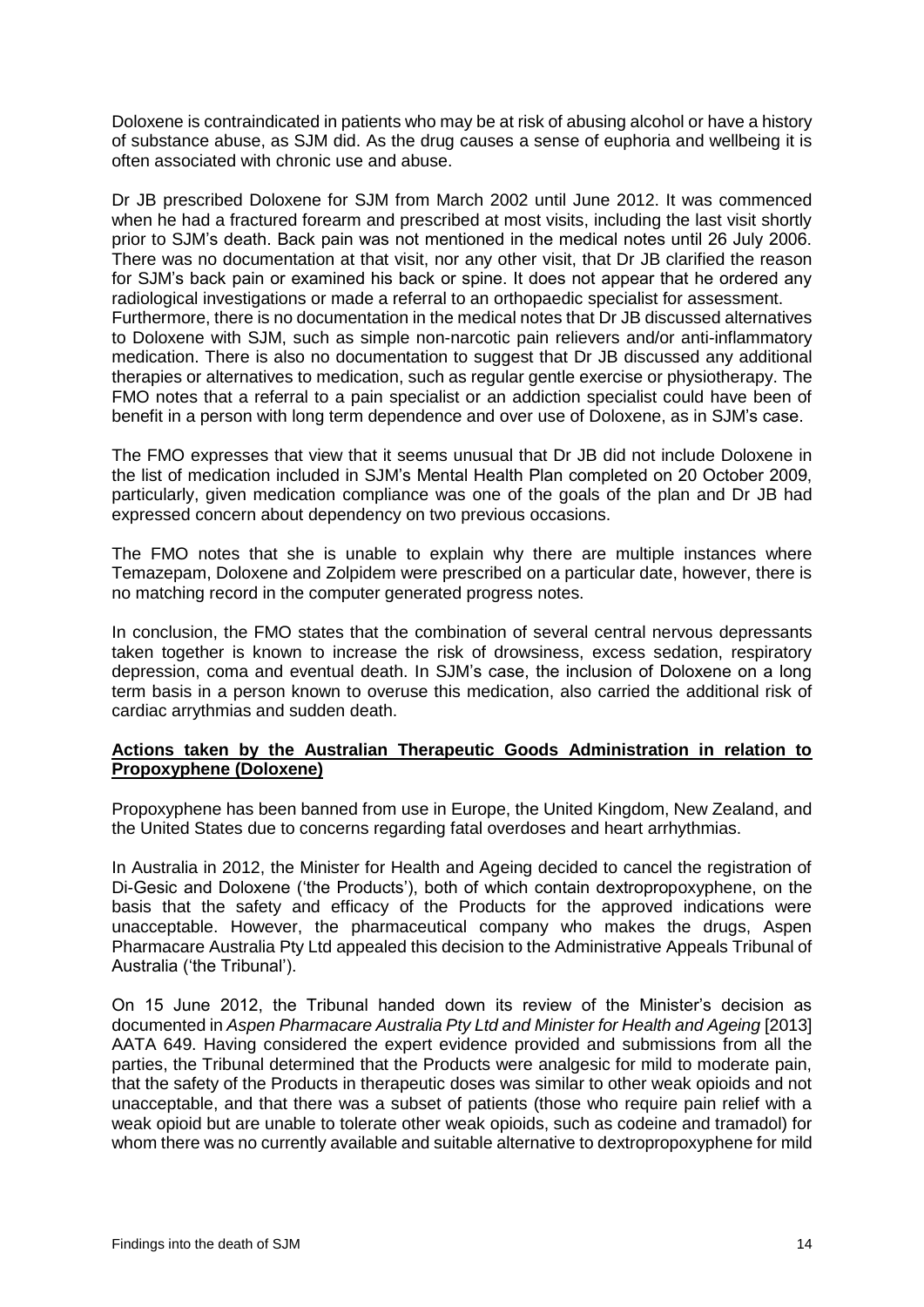to moderate pain.<sup>1</sup> However, the Tribunal also made findings that dextropropoxyphene has been used for the purpose of deliberate suicide and that there were greater than usual risks of accidental overdose with the Products compared to other analgesics because of the relatively small variation between amounts prescribed for therapeutic use, and the amount sufficient to create a risk of serious adverse harm and even fatality.<sup>2</sup>

The Tribunal rejected the Minister's submission that the Products could be removed from the Australian Registrar of Therapeutic Goods with little or no concern because their removal would only negatively impact on a small handful of people. The Tribunal concluded that the quality, efficacy and safety of the Products would not be unacceptable provided that conditions under s.28 of the *Therapeutic Goods Act 1989* could sufficiently minimise the risk associated with their use, particularly the risk of overdose and the risk of self-harm.

Ultimately, the Tribunal found that the decision of the Minister should be set aside, and that Di-Gesic and Doloxene should remain on the Australian Registrar of Therapeutic Goods, with conditions imposed on its use. In an information bulletin published on 10 October 2013, the Therapeutic Goods Administration ('TGA') confirmed that it would not be appealing the AATA's decision to the Federal Court.

On 10 October 2013, new conditions on the registration and supply of dextropropoxyphenecontaining pain killers Di-Gesic and Doloxene took effect. The conditions imposed by the Tribunal requires the sponsor to have arrangements in place designed to ensure that doctors and dentists sign a new Prescriber Confirmation form when prescribing Di-Gesic and Doloxene, confirming that they:

- Are aware that the medicine is only approved for use in patients not able to be adequately treated with other mild pain-killers.
- Have considered the contraindications for the medicine outlined in the product information and have explained them to the patient at the time of prescribing.
- Have considered any recent changes to the patient's clinical presentation or biochemical status.
- Have warned the patient at the time of prescribing about appropriate use of the medicine.
- Are satisfied at the time of prescribing that the patient's history does not indicate that the patient is at risk of accidental or intentional self-harm.

The conditions also require the Sponsor to have arrangements in place designed to ensure that the signed Prescriber Confirmation form is presented to the pharmacist dispensing these medications before supplying them to the patient. The conditions also provide for the auditing of pharmacies to ensure that the new forms are collected as required.

On 7 November 2013, the TGA approved variations to the Product Information documents for Di-Gesic and Doloxene. Within 30 days of this approval, the Sponsor was required to write to doctors, dentists and pharmacies advising when to start using the new form when prescribing Di-Gesic and Doloxene.

1

<sup>&</sup>lt;sup>1</sup> Aspen Pharmacare Australia Pty Ltd and Minister for Health and Ageing [2013] AATA 649 at [2].

<sup>&</sup>lt;sup>2</sup> Aspen Pharmacare Australia Pty Ltd and Minister for Health and Ageing [2013] AATA 649 at [2].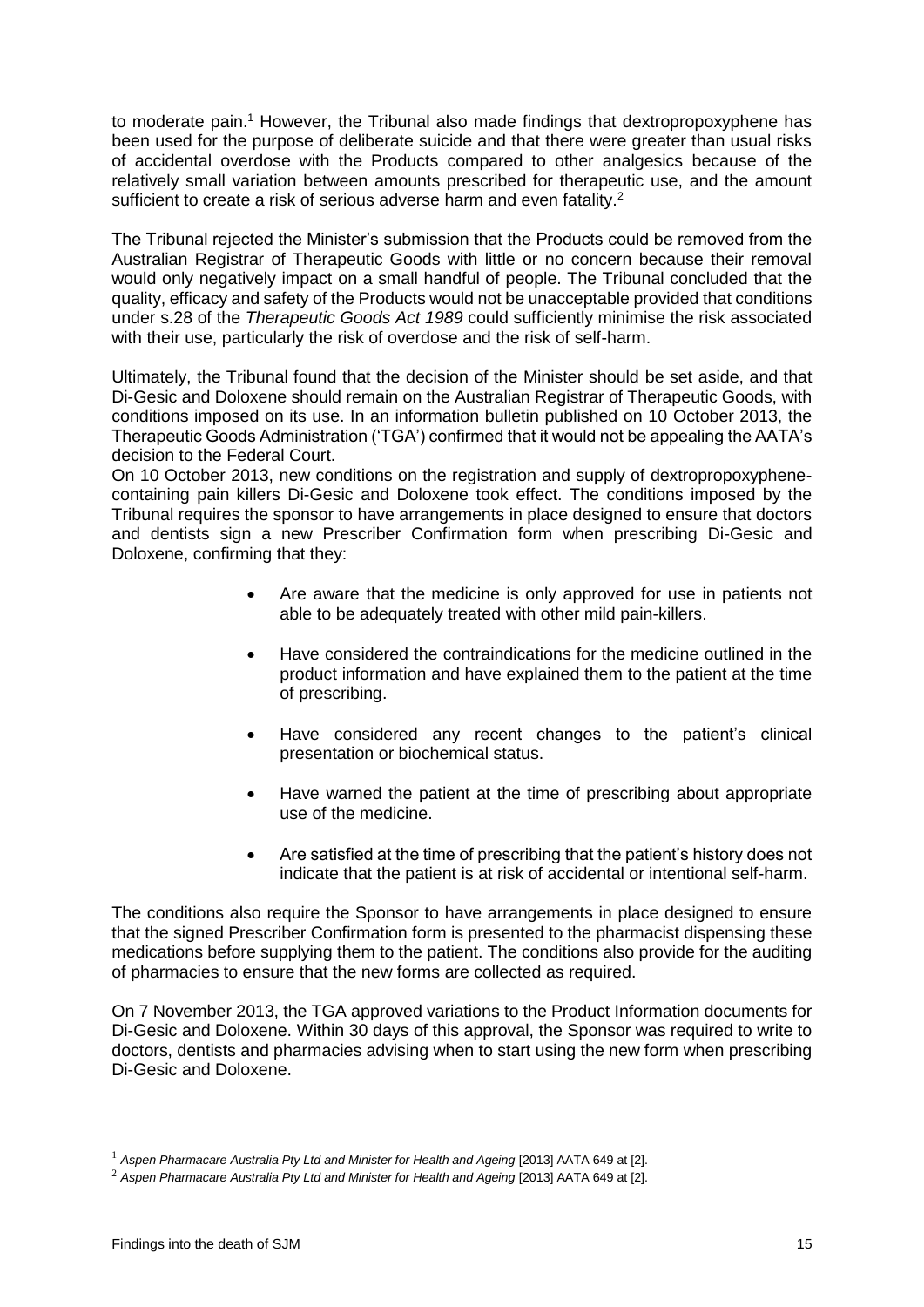# **Family concerns**

During the course of the coronial investigation, SJM's wife has raised a number of concerns regarding the circumstances of her husband's death, particularly the prescribing behaviour of Dr JB, who was also a personal friend. In particular, she expresses concern regarding the prescribing of large quantities of Doloxene to her husband, despite knowing that he had become dependent on the medication. She questions the soundness of Dr JB's decision to prescribe Doloxene at all, given SJM's medical history, which includes sustaining a head injury in 2011 and 2010, a history of alcohol addiction, previous seizures, and hepatitis.

SJM's wife also states that she was unaware her husband suffered from back pain, as she had no knowledge of him sustaining a back injury and he did not complain of any pain to her.

I have considered all the concerns and matters raised by SJM's wife during the course of the coronial investigation, when reaching my conclusions regarding SJM's death.

#### **Referral to the Office of the Health Ombudsman**

Following receipt of the FMO's report detailing Dr JB's concerning prescribing practices, particularly in relation to Doloxene, I referred the matter to the Office of the Health Ombudsman (OHO) for further consideration pursuant to its mandate to promote professional, safe and competent practices by health practitioners.

## **Conclusion**

SJM was 57 years of age at the time of his death. He died as a result of mixed drug toxicity, predominantly propoxyphene (Doloxene), a narcotic pain relieving medication. At autopsy it was found that the level of Doloxene in SJM's blood sample was within the reported fatal range. Other notable medications, including Temazepam and Alprazolam, were also detected. It is known that the effects of Temazepam and/or Alprazolam are additive if co-administered with other central nervous depressants, such as narcotic pain relievers like Doloxene.

It is clear from the medical records I have obtained during the course of my investigation that SJM was treated by one general practitioner, Dr JB, for a period of 13 years. During this time, a majority of the prescriptions provided for SJM were for Doloxene and Temazepam. Dr JB continued to prescribe Doloxene to SJM for a period of 10 years, even though he was aware of SJM's history of alcohol abuse, which was clearly contraindicated to its use. Dr JB made little attempt to wean SJM from this medication, despite the fact that he knew SJM had become dependent upon it, and was using it in amounts well outside the recommended dosage.

SJM was prescribed Doloxene in combination with other central nervous system depressants for a prolonged period of time, which significantly increased his chance of sudden death. It is widely known that there have been many deaths associated with the accidental ingestion of excessive amounts of Doloxene in combination with such medication. Regardless, Dr JB continued to prescribe this dangerous concoction of medication frequently and in amounts that would enable misuse.

There is no evidence on the medical records provided that Dr JB made any attempt to ascertain the cause of any of SJM's medical complaints, for which these medications were continually prescribed. At no time during the 10 years SJM was prescribed Doloxene did Dr JB explore any alternatives to such medication, or make an appropriate referral to a pain specialist for assessment and management of SJM's chronic back pain.